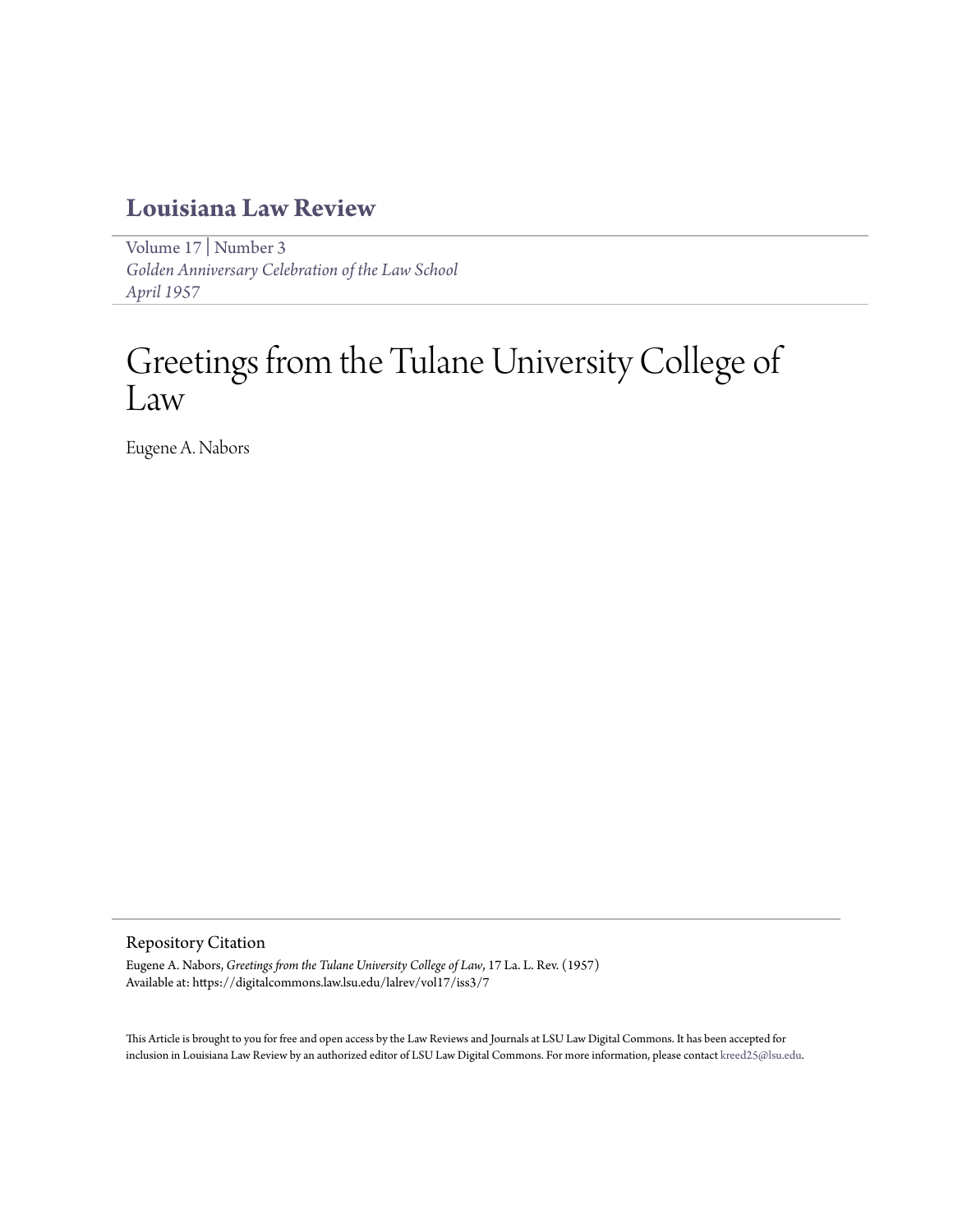## **Greetings from the Tulane University College of Law**

#### Eugene A. *Nabora*

The last twenty-five or thirty years can properly be called a period of legal renaissance in Louisiana in which all three of our law schools have participated. Growth in faculty, budget, and buildings of each law school has in turn stimulated further development by the others. A healthy competition between state, private, and church law schools has resulted in constant improvements in legal education in Louisiana.

Three important institutions that have made significant contributions to the recent legal renaissance in Louisiana are the Louisiana Law Review, the Louisiana State Law Institute, and the Judicial Council. The Louisiana Law Review has stimulated legal research, developed a high type of training for law students, and has promoted continuing self-education of the bench and bar. The Louisiana State Law Institute under the energetic and able direction of its president, John H. Tucker, jr., who is being honored on this occasion by the award of a doctor of laws degree, has sponsored law revision and reform since its organization in 1938. In recent years the Judicial Council under the direction of our efficient and capable Chief Justice of the Louisiana Supreme Court, John B. Fournet, who also is being honored during this celebration by the award of the doctor of laws degree, has been an important factor in improving the administration of justice throughout the state.

This Golden Anniversary Celebration of the Louisiana State University School of Law would be incomplete if we did not take cognizance of the contribution to the Louisiana legal renaissance that has been made by the law faculty of Louisiana State University. The eight senior members of the Louisiana State University Law Faculty whose service to the school averages some twenty years, some of whom have additional seniority emanating from their training as students, are both products of and torchbearers of this renaissance period.